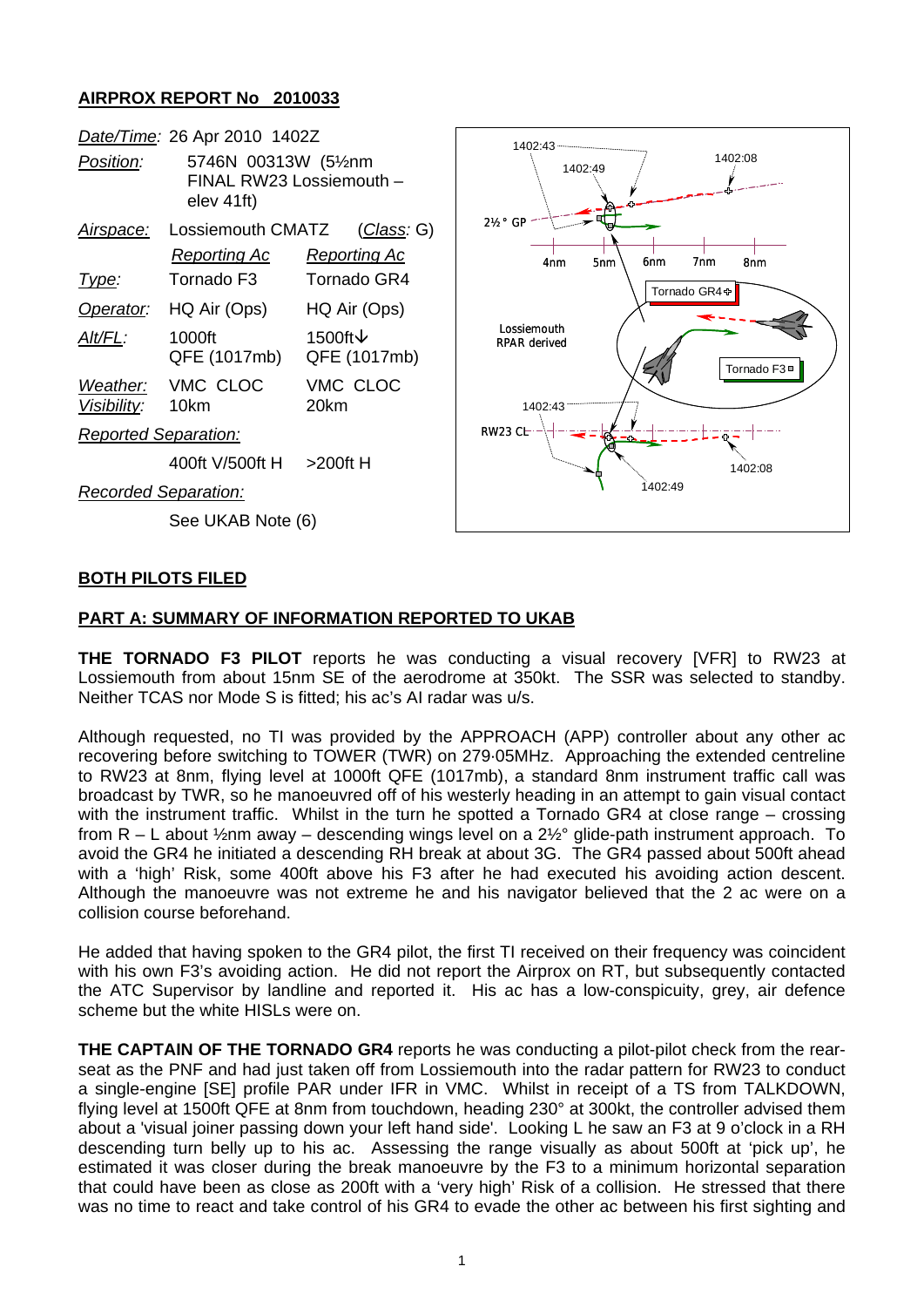the F3 passing astern. There was no indication from ATC about the conflict until it was too late and he assessed that if the F3 crew had not taken evasive action a mid-air collision would have been a certainty.

The assigned SSR code was selected with Mode C; neither TCAS nor Mode S is fitted. All external lights were 'on' with HISLs on white.

**THE LOSSIEMOUTH APPROACH (APP) CONTROLLER** reports he was mentor to a trainee controller. RW23 was the duty runway; SSR was u/s and the Watchman ASR was operating without any filters selected.

The F3 was the first ac on frequency for recovery and was handed over by Scottish MILITARY for a visual recovery back to Lossiemouth. The F3 crew was given initial vectors for descent and then own navigation for the aerodrome westbound, the crew reporting visual about 8nm E. At this point the radar traffic – the GR4 - was just turning base-leg some 15-18nm from touchdown on an extended pattern, and was not considered to be a factor to the F3's visual recovery when it was switched to TOWER. There was no further liaison or communication with the F3 crew by APP; the estimated horizontal separation was ½nm.

**THE LOSSIEMOUTH TALKDOWN CONTROLLER** reports he was mentor to a trainee controller on TALKDOWN operating on 244·375MHz. The GR4 was at about 6-7nm from touchdown for a PAR to RW23 at 1500ft Clutch QFE (1017mb) when a contact appeared on the PAR screen to the GR4's L at a similar height and range. At this point the trainee pointed out the conflicting traffic to DIRECTOR (DIR) and was told that it was inbound radar - visual traffic passing down his LH side. The trainee then relayed the same message to the GR4 crew with the confliction evident in 1 plane only. As the conflicting traffic – the F3 - got closer it was slightly ahead and then turned hard R to pass astern of the GR4 on PAR. He did not offer avoiding action and reduced the displayed range at this stage to concentrate on the approach; the confliction was no longer evident. The GR4 pilot stated on RT that he wanted to speak to the F3 pilot when he landed and the talk-down was continued. The minimum separation was estimated as 100ft vertically and 1/2nm horizontally; the SUPERVISOR was briefed on the incident afterwards.

**THE LOSSIEMOUTH AERODROME CONTROLLER (ADC)** reports that he was mentor to a trainee controller whilst operating TWR band boxed with GROUND. The workload was low on the TWR frequency, with only one ac which had aborted a take-off, however several ac were taxying out for departure on the GROUND (GND) frequency. Just as 2 other ac were calling ready for departure, the F3 crew called inbound for a visual join and was given the joining details for RW23 with the circuit clear. Shortly afterwards an 8½mile call was received from TALKDOWN on radar traffic – the GR4 – for a low-approach and depart the cct. The F3 crew made no further transmissions until they reported positioning behind the radar traffic, which was now inside 4nm.

[UKAB Note (1): 4 flights were under service from the combined TWR/GND position, including the F3, when the Airprox occurred.]

**THE LOSSIEMOUTH ATC SUPERVISOR** reports that SSR was u/s all day so no Mode C readout was available from any ac. When the Airprox occurred he was in the VCR due to the [expected] amount of traffic in the visual cct and the number of ac on recovery. Although not identified to him, he saw an ac orbit around the instrument traffic, which he believed was the F3 visual joiner.

When the visual cct traffic had eased, he returned to the ACR to be told by the DEPARTURES (DEPS) controller that the GR4 Captain might call when on the ground because he wasn't happy about his instrument approach. He then had a call from the F3 pilot who enquired about his visual recovery – specifically why he wasn't told about the instrument traffic when working with APP. He also stated that after he called TWR to join the visual cct he heard the broadcast 'Tornado 8 miles, low approach join'. After this he saw a GR4 on an instrument approach that was very close and he descended to avoid it.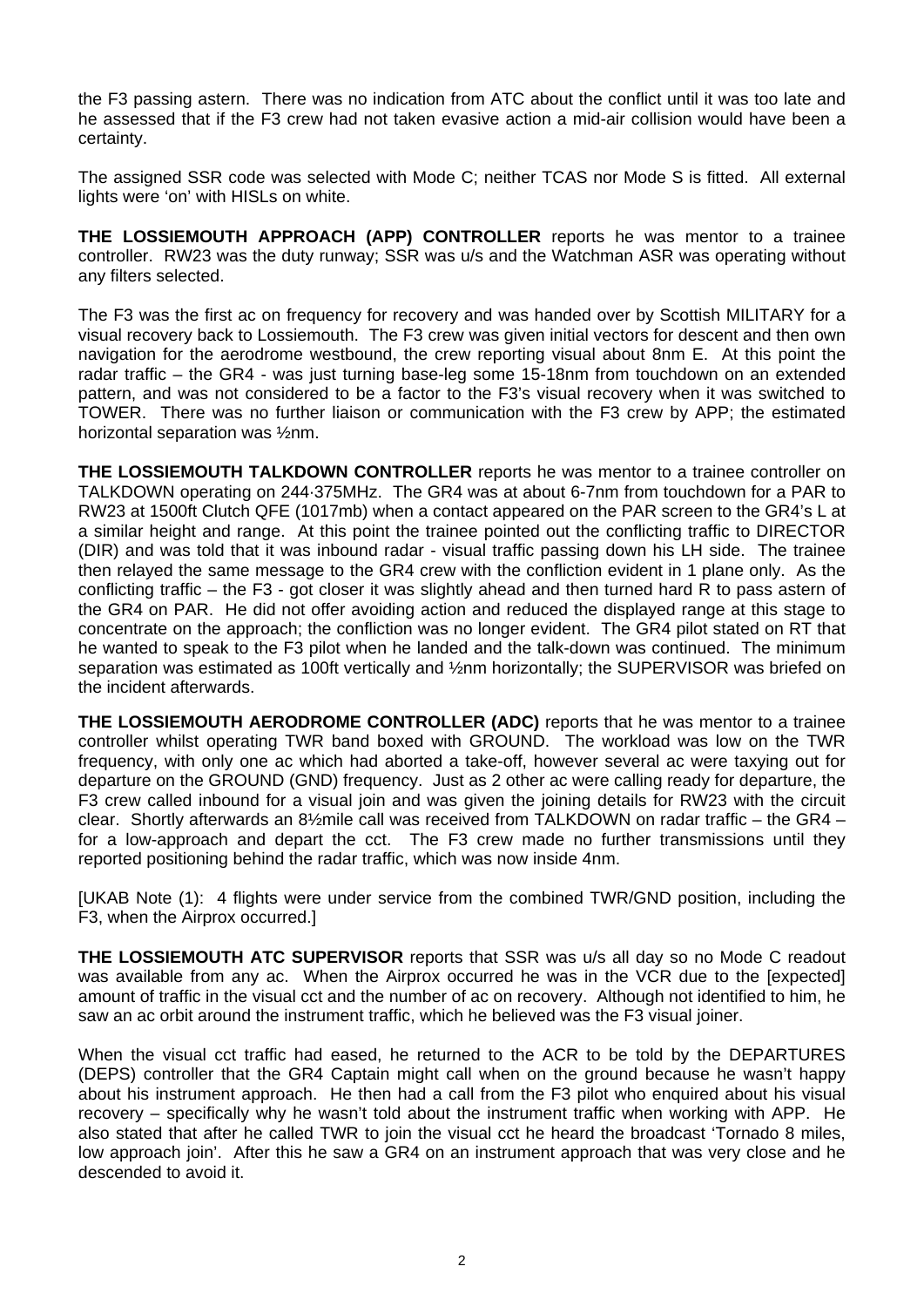The APP mentor said that when the F3 pilot advised that he was visual with the aerodrome they did not call the GR4 on PAR because they did not think it was a factor. He then spoke with the TALKDOWN mentor who said that they were informed by DIR that there was a visual joiner passing down the LH side of the instrument traffic. This was then relayed to the ac.

**SATCO LOSSIEMOUTH** comments that traffic information on the GR4 radar traffic was not passed to the F3 crew. At least 10nm track spacing existed between the F3 and GR4 when the F3 coasted out and APP perceived that as the F3 was expected to turn toward the IP it would not conflict with the following GR4. However, the F3 crew turned in a manner not consistent with the normal IP join expected by the APP controller, which would have been a continuing LH arc towards the IP.

No orders were in place regarding the controllers' responsibilities for a radar-visual or visual joiner. In the interim, it has been specified that visual joiners must be advised of radar traffic, and this acknowledged, before transfer to TOWER. Radar-visual joiners must be separated from instrument traffic until visual with it before transfer to TOWER. A Safety Survey [Completed 20 Aug 10] was conducted to review visual and radar-visual joining procedures.

**HQ AIR BM ATM SAFETY MANAGEMENT** reports that the point at which the F3 crew became visual with the airfield and transferred to the ADC's freq, the F3 was reported to be 8-10 miles S/SE of the aerodrome, with the GR4 to the N, at 13·5 track miles, positioning for a PAR to RW23. Although APP considered their workload to be low at the time of the occurrence, at the point at which the F3 crew reported visual with the aerodrome, APP appears busy conducting liaison on the landline.

[UKAB Note (2): At 14:00:08, the F3 crew advised, *"Lossie Approach* [F3 C/S] *is visual with the tower if no further traffic to effect?"* At the time of the transmission APP was liaising with TWR and DEPS to, *"call for releases"* because of the F3 that was, *"..south of the airfield at 10 miles just visual with the aerodrome now"*. Without passing any further advice to the F3 crew, at 1400:22, APP instructed the F3 crew to, "[F3 C/S] *squawk standby to tower stud 2", w*hich was acknowledged.]

Whilst in the opinion of APP the F3's position was such that it would run well ahead of the GR4, given the F3 crew's requirement to position outside Lossiemouth town in accordance with the FOB, the track distance for both ac was actually relatively similar. Consequently, best practice suggests that APP should have warned the F3 crew of the presence of the GR4 positioning for PAR. Whilst APP's liaison/planning task might have distracted them from an effective assessment of the track distance, APP reports that they assessed the F3 would not affect the GR4's recovery.

[UKAB Note (3): At 1400:37, the F3 crew called TWR requesting to join. TWR responded 6sec later, "[F3 C/S] Lossie *Tower join runway 2-3, clutch Q-F-E 1-0-1-7 circuit clear*", the RW and QFE being read-back by the F3 crew. At 1401:50, TALKDOWN made the standard liaison call to TWR via the on-channel intercom, *"8 and a half miles* [GR4 C/S] *low approach and depart".* Some 10sec later TWR responded, *"say again".* A broadcast was made by the ADC on the TWR frequency at 1402:08, *"Tornado 8 miles low approach depart",* which would have been the first notification to cct traffic - the solitary F3 - of the presence of the inbound GR4 as instrument traffic.TALKDOWN made another call on intercom at 1402:17, *"7 miles* [GR4 C/S] *low approach depart",* which TWR immediately readback, *"7 miles low approach depart roger TOWER"*, but no further broadcast was made.]

The PAR replay shows that at 1402:39, the F3 began to paint in both azimuth and elevation and was quickly spotted by the PAR controller, with TI being sourced from DIR and passed to the GR4 crew.

[UKAB Note (4): At 1402:36, the GR4 crew was told by TALKDOWN they were, *"on glide path slightly left of centreline correcting slowly",* followed 7sec later at 1402:43 by a warning about the presence of the F3, *"5 and a half miles visual joiner on your left hand side".* The GR4 pilot reported visual 4sec later. At 1403:10, TALKDOWN made the standard clearance request to TWR via the onchannel intercom, *"4 miles* [GR4 C/S] *low approach";* coincident with this message at 1403:11, the F3 crew reported to TWR, "..[F3 C/S] *is repositioning behind instrument traffic".* TWR issued the clearance to TALKDOWN for the GR4 at 1403:12, "[GR4 C/S] *cleared low approach deadside only 1*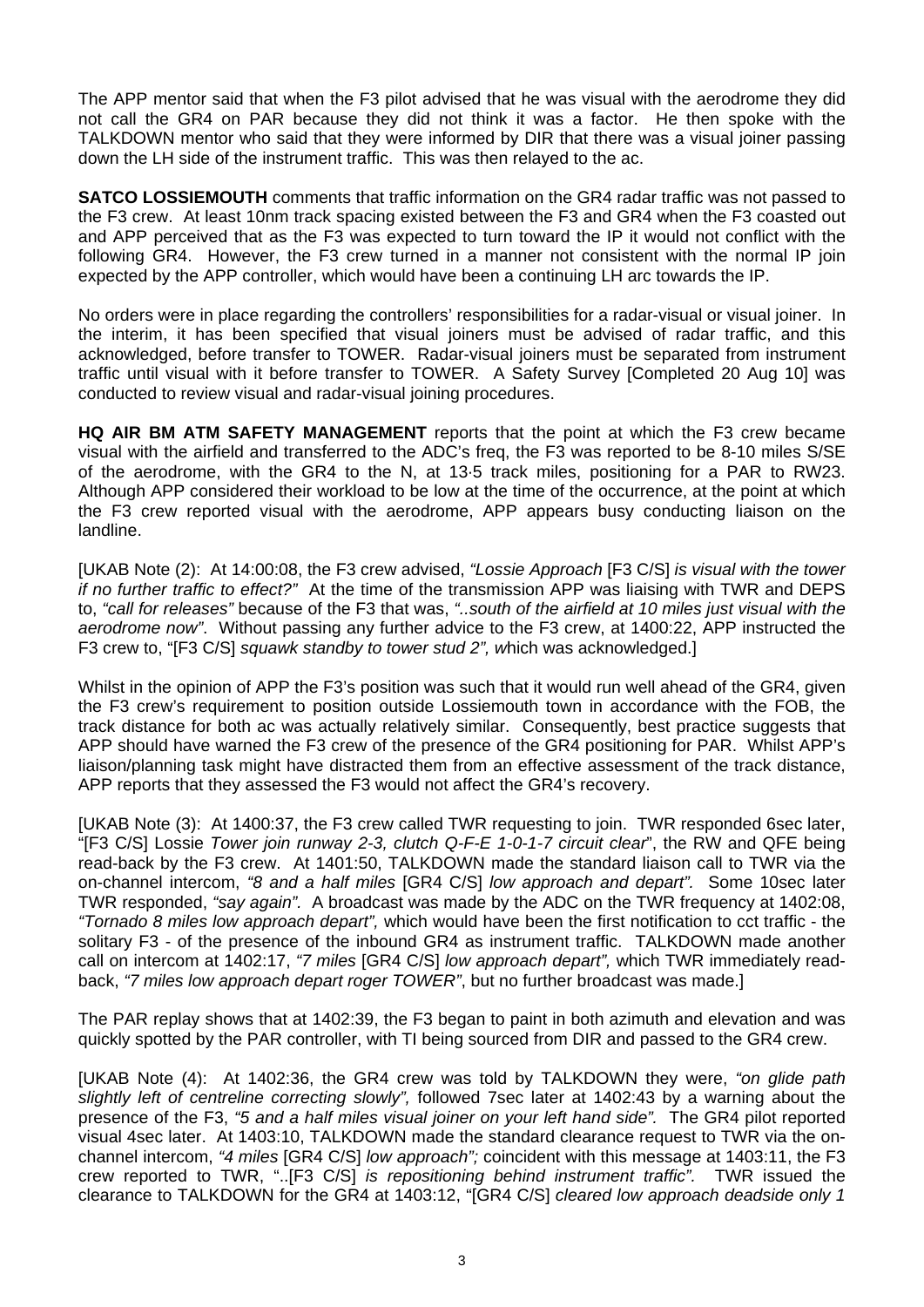*on* [the RW]," and added 3 sec later, *"circuit clear."* TALKDOWN relayed a clearance to the GR4 crew at 3½ miles and after TOWER corrected the message to *"1 in"* at 1403:19, TALKDOWN transmitted *"..low approach deadside only 1 in* [the cct]," which the GR4 crew read-back omitting the cct state. The F3 crew then queried at 1403:21 with TWR, *"is there any other further instrument traffic to affect?" after broadcasting "Tornado 4 miles low approach deadside only", TOWER requested the F3's "..present position",* which was reported at 1403:31, about 48sec after the occurrence as *"currently [5] 5 miles on the extended centre line".* The RPAR recording shows the F3 cleared out to 7¾ nm from touchdown before turning in again towards Initials some 3nm astern of the GR4; the F3 crew reported *"initials"* at 1404:25.]

Whilst DIR could have been more proactive in telling TALKDOWN earlier of the potential presence of the F3 joining visually, this also would not have prevented the Airprox. At the point that the TI was passed to the GR4 crew, the F3 appears on the PAR replay to have reversed his left-hand turn, in keeping with the pilot's report that he had become visual with the GR4 crew and manoeuvred to avoid what he perceived to be a confliction. Only 4sec elapsed between passing the TI to the GR4 crew and the pilot becoming visual, with a further 2sec to the CPA. This gave the PAR controller no time in which to react further to the situation and pass avoiding action to the GR4 crew.

The Supervisor reports that TWR was busy and the tape transcript broadly supports this assessment, although the only airborne ac on TWR's frequency was the F3. [UKAB Note (5): the ADC himself reports the workload as low.] DSATCO Lossiemouth reports that '..visual joining traffic often does not paint in primary [radar] once they have squawked standby and been transferred to TOWER.' Bearing in mind this potential weakness, best practice would suggest that as the Supervisor was in the VCR to oversee the busy departure and recovery wave, he should be visually scanning to attempt to identify the F3, to aid the ADC in his integration of this traffic with the GR4. Whilst, the Supervisor reports that he was visual with 'an aircraft [the F3] orbit[ing] around the instrument traffic', it is not clear at what point he became visual with it and no mention is made as to whether he brought this to the attention of the ADC. The absence of any information passed by the ADC about the GR4 to the F3 crew would suggest that the SUPERVISOR had not made TWR aware of the potential for confliction and indicate that the ADC had not spotted it themselves. Whilst the potential lack of radar data, as suggested by the Lossiemouth DSATCO, can be viewed as an aggravating factor in this occurrence, the lack of timely TI to the F3 crew about the GR4 indicates a breakdown of visual scan, situational awareness and CRM of both the ADC team and, critically, the SUPERVISOR. The ATC team fulfilled their duty in making the 8nm broadcast and expecting the VFR traffic to sequence themselves accordingly, best practice suggests that as much information as possible be given to the aircrew to facilitate their rejoin. The SUPERVISOR had positioned in the VCR to assist the ADC because of the reported amount of traffic in the cct and the number of departures, yet the available evidence suggests that they did not become aware of the potential for confliction until it was too late to resolve the situation. Given that the only 2 ac airborne at the time were the GR4 and the F3, it is contended that the SUPERVISOR had not developed his situational awareness sufficiently such that they could perceive this potential for confliction and as a result, the opportunity to pass TI to the F3 crew was lost.

This occurrence highlights the criticality of visual monitoring of all ac within the visual cct environment and the utility of the Highbrite VRD in aiding IFR/VFR integration. HQ Air BM ATM recommended that Lossiemouth ATC conduct a safety survey of visual joining procedures and IFR/VFR integration.

Subsequent to this Airprox Lossiemouth ATC initiated a review of visual joining procedures and IFR/VFR integration, which found that there was mixed understanding amongst ATC personnel and aircrew of visual joining procedures. It was recommended that more definitive guidance be placed within ATC and aircrew orders. As a result, a change of operating procedures proposal was raised, which has defined the visual and radar-visual approach procedures and provides clear instruction on the provision of TI by ATC to ac recovering visually.

UKAB Note (6): Analysis of the RPAR video recording suggests that at the minimum horizontal separation displayed was in the order of 300m at 1402:49, as the F3 turned R to pass astern of the GR4. Non-linear expansion of the azimuth display does not facilitate a more accurate assessment.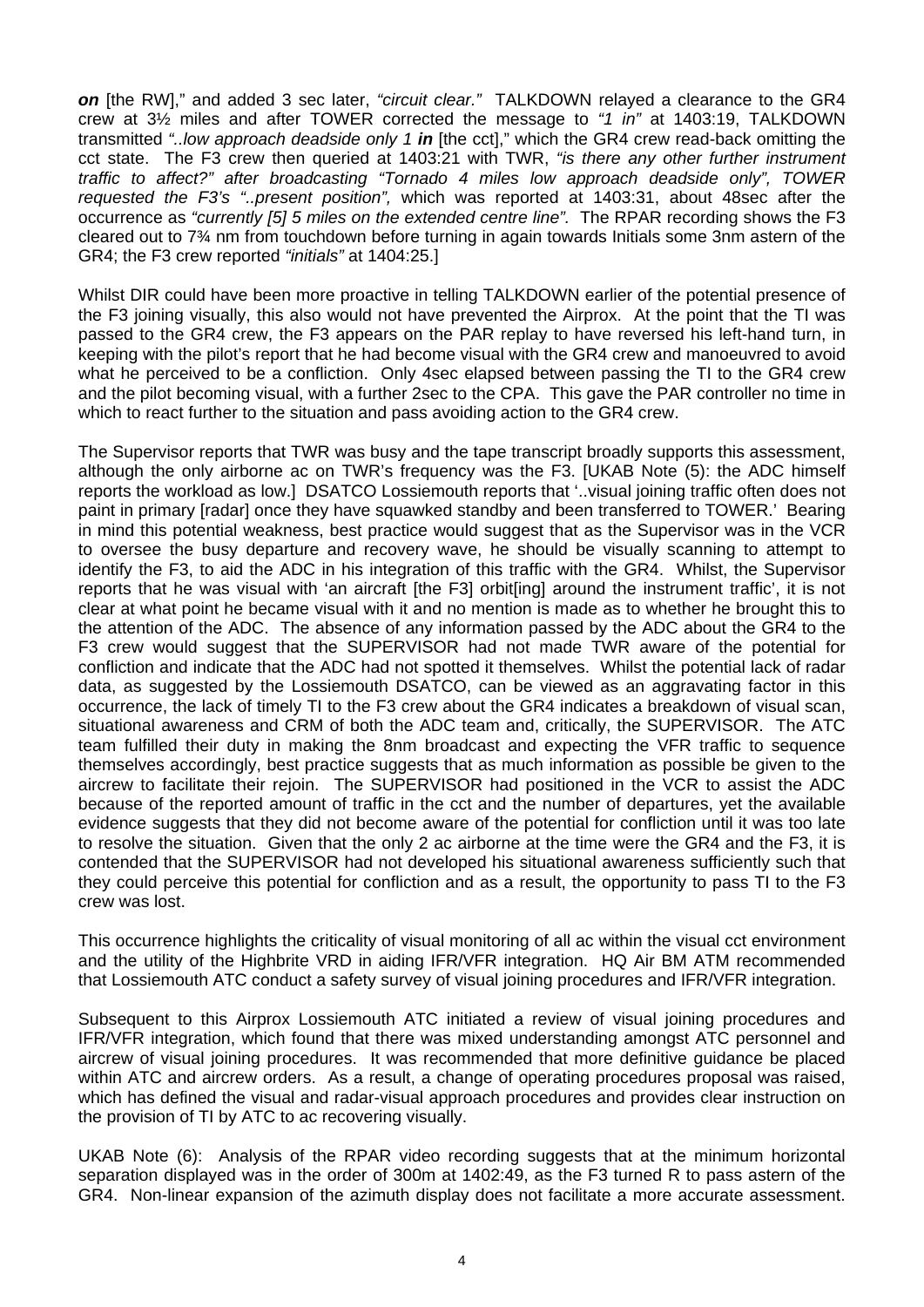Vertical separation at the same point appears to have been no less than 500ft but the same caveat applies.

**HQ AIR (OPS)** comments that this Airprox may have been avoided if the F3 had been made aware of the radar traffic earlier. The situation was exacerbated by the pattern speed of the GR4 conducting a simulated SE approach which eroded the separation perceived by APP to be sufficient, APP did not call the GR4 on PAR because they did not think it was a factor, this was proven to be an incorrect assumption. Given the F3 crew's requirement to position outside Lossiemouth town in accordance with the FOB, the track distance for both ac was relatively similar and it is disappointing that this was not assimilated. Consequently, best practice suggests that APP should have warned the F3 crew of the presence of the GR4 positioning for PAR.

## **PART B: SUMMARY OF THE BOARD'S DISCUSSIONS**

Information available included reports from the pilots of both ac, transcripts of the relevant RT frequencies, RPAR video recordings, reports from the air traffic controllers involved and reports from the appropriate ATC and operating authorities.

The HQ Air Ops fast-jet pilot Member reiterated the Command's view that this Airprox might have been avoided if the F3 had been made aware of the GR4 instrument traffic earlier. He was concerned that despite the F3 crew's request for information about any other traffic on recovery – and he stressed that these were the only two ac on recovery in the vicinity – APP did not pass TI about the GR4. Controller Members concurred that APP had an opportunity to warn the F3 crew and the controller had misjudged the potential for the two ac to fly into close quarters. The F3 had seemed well ahead at the outset and was reportedly faster, but the ATM Safety Analysis report indicated the track distance for both ac was actually relatively similar when the requirement for the F3 to remain clear of Lossiemouth town to seaward was taken into account, albeit that the absence of search radar data here did not allow the ac's track made good to be analysed at all. Military controller Members affirmed that in a normal aerodrome environment the visual cct traffic joining through the IP should avoid traffic conducting an instrument approach – see Post meeting Note below. However, APP's omission to all intents suggested that there was no other ac on recovery. Moreover this perception would have been reinforced when the F3 crew switched to TWR and was advised by the ADC that the cct was clear. Thus the crew would have had no inkling of any other ac airborne in the vicinity at the time. Whilst clearly the ultimate responsibility was on the F3 crew to 'see and avoid' other traffic whilst flying their visual recovery, the ATM Safety Analysis report reinforced the Board's view that the passing of a warning by APP to the F3 crew about the GR4 positioning for PAR was 'best practice'. Other than seeing it for themselves, the first occasion the F3 crew would have been aware of another ac close by was when the ADC broadcast the standard 8nm call – that was actually transmitted by TWR when the GR4 was at 7½nm from touchdown and barely 35sec before the Airprox occurred.

Perception of range and hence whether ac are actually in conflict can be difficult for controllers just by visual observation from the VCR and here the F3 was visible according to the SUP's account, albeit that that the ac had not been identified to him. The ATM Safety Analysis report is critical of the SUP for a lack of SA and for not giving additional support to the ADC team whilst in the VCR, but the Board did not concur with this view. Whether the poor radar coverage reported might also have affected the Highbrite VRD was unclear, but controller Members agreed with the Command's contention that the ADC might also have spotted the potential conflict earlier from the Highbrite suggesting a breakdown in the ADC's scan and SA. Moreover, the aborted take-off and traffic preparing to depart might have focused the mentor ADC's attention at the time. As it was, no information was forthcoming from ATC before the regular TWR broadcast. The Board agreed that a lack of TI about the inbound IFR GR4 was a fundamental element within the Cause of this Airprox.

Whilst executing their instrument approach, albeit under a TS, Members agreed that the GR4 crew would expect timely TI on any traffic that was likely to affect their approach and that the onus was on the F3 to avoid the instrument traffic. As it was the GR4 crew was not warned about the F3 by TALKDOWN until they were at 5½nm from touchdown, just as the Airprox occurred, when they were